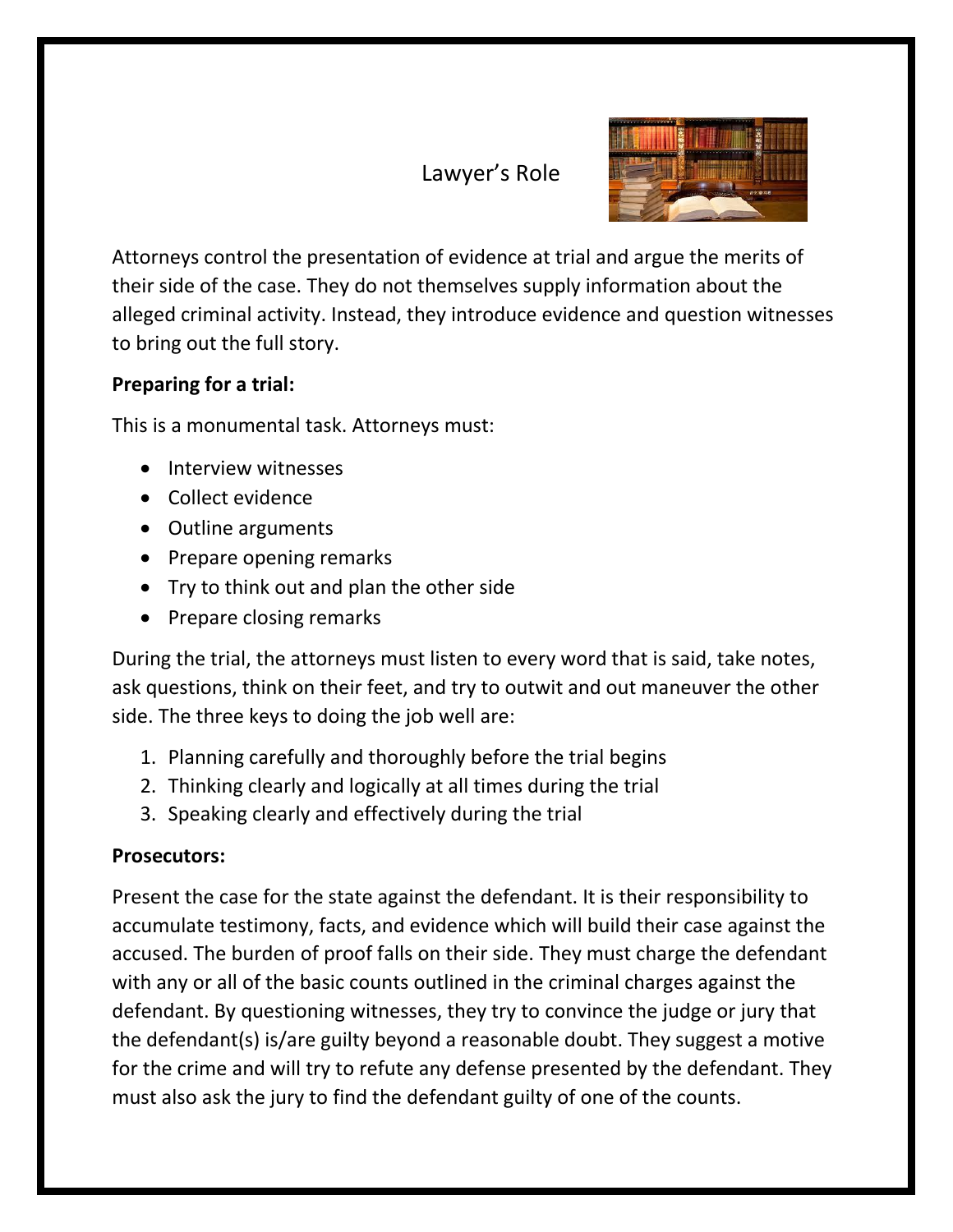#### **Defense attorneys:**

Present the case for the defendant(s). They offer their own witnesses to present their client's version of the facts, gather evidence, and prepare arguments to help substantiate their client's innocence. They may undermine by the prosecution's case by showing that the prosecution has failed to prove its case beyond a reasonable doubt, that the prosecution's witnesses cannot be depended upon, or that their testimony makes no sense or is seriously inconsistent. *Remember: the burden of proof falls on the prosecution.* The defense does not need to prove the defendant is innocent. However, anything the defense can do to help establish the defendant's innocence will prove helpful.

#### **Each attorney will:**

- Conduct direct examination
- Conduct cross-examination
- Do the necessary research and be prepared to act as a substitute for the other attorney

# **Preparing for a case:**

It would be difficult to overemphasize the importance of preparing your case before the trial actually begins. In real courtroom situations, attorneys work for days/weeks preparing themselves for trial. Each side has a group of investigators who search for and interview witnesses and track down and uncover bits of evidence.

- 1. Several days before the trial begins, opposing attorneys meet to make sure everyone understands the charges the prosecution will bring against the defendant.
- 2. Create a "Timeline of Events."
- 3. Create a list of witnesses to be interviewed and write questions to ask of each of the witnesses.

# **Witnesses:**

The witnesses will be the key to building your case. In Law Street Library, you determined the strengths, weaknesses and important information to share during the trial for each witness.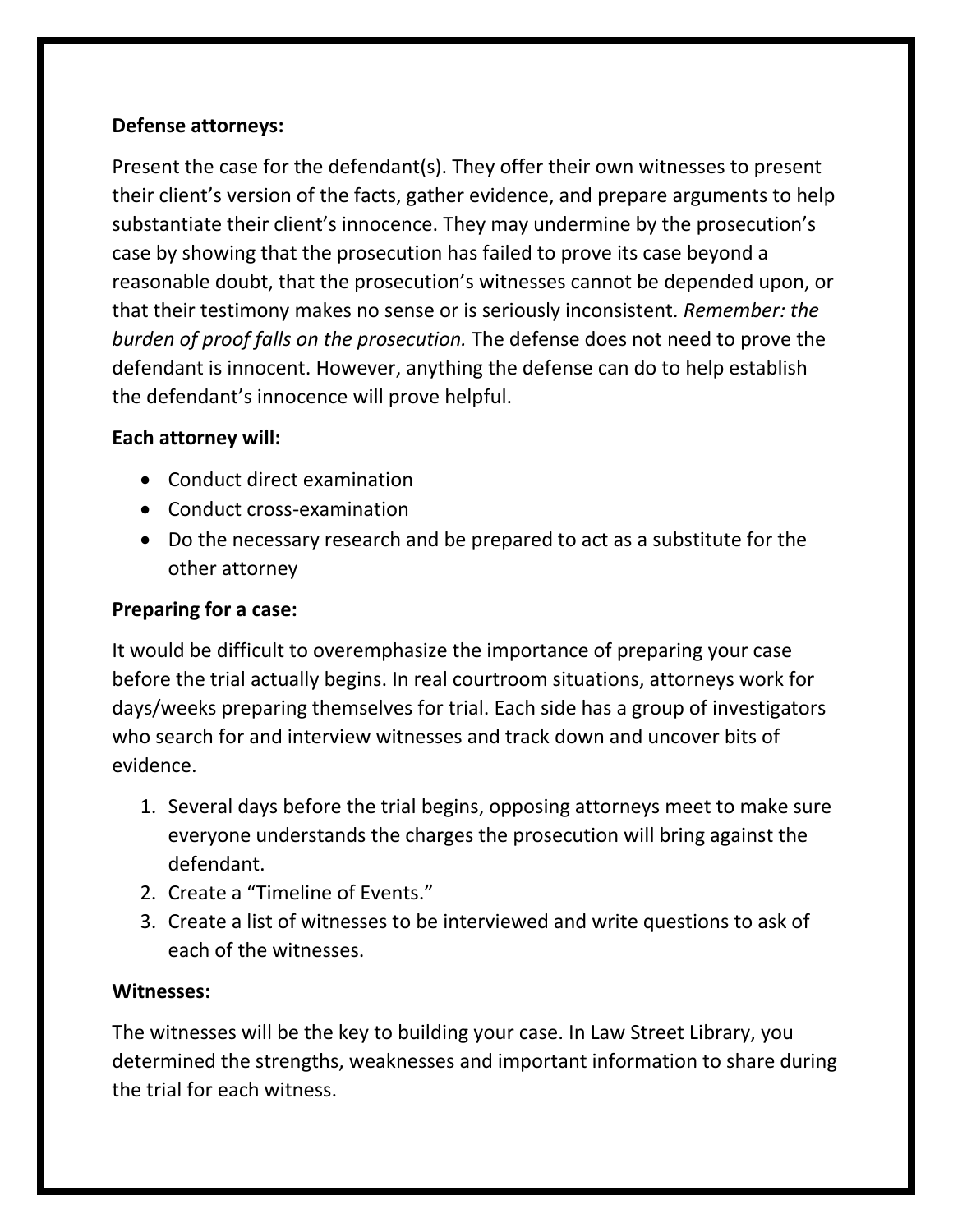Something to remember is that you will need to question the witnesses for both sides of the case. Some witnesses may have information valuable to you in developing your arguments and other witnesses may have information that will be useful to the other side. You will want to review witnesses you feel are important **several times** before the trial begins.

#### **Building your case:**

When you first begin to build your case, things will appear to be jumbled and confused. During the Information Desk, your team organized this confusion into some kind of logical order. Your case should be built on a single premise or idea – *the defendant is guilty of the act: or the is not guilty of the act*, depending upon which side you are on. To support your premise, you should have a series of arguments supported by facts. You should also have one or more witnesses who can provide testimony to support or confirm each argument.

Some possible prosecution arguments in a murder case might be as follows:

- the prints were the only ones on the gun
- the defendant was seen arguing with the victim only an hour before the murder took place

On the other hand, the defense arguments might include the following:

- the defendant had not seen the gun for several months
- the defendant was somewhere else when the murder took place
- the victim's neighbor had threatened to kill him only a week before the murder

# **Order of Witnesses:**

The order in which you call your witnesses to testify is often very important. Each witness you call should be able to provide testimony that supports one of your major arguments. You should call your witnesses in an order that proves your arguments. List your witnesses in the order you plan to have them testify. After each witnesses' name make a note showing the argument the witness will support.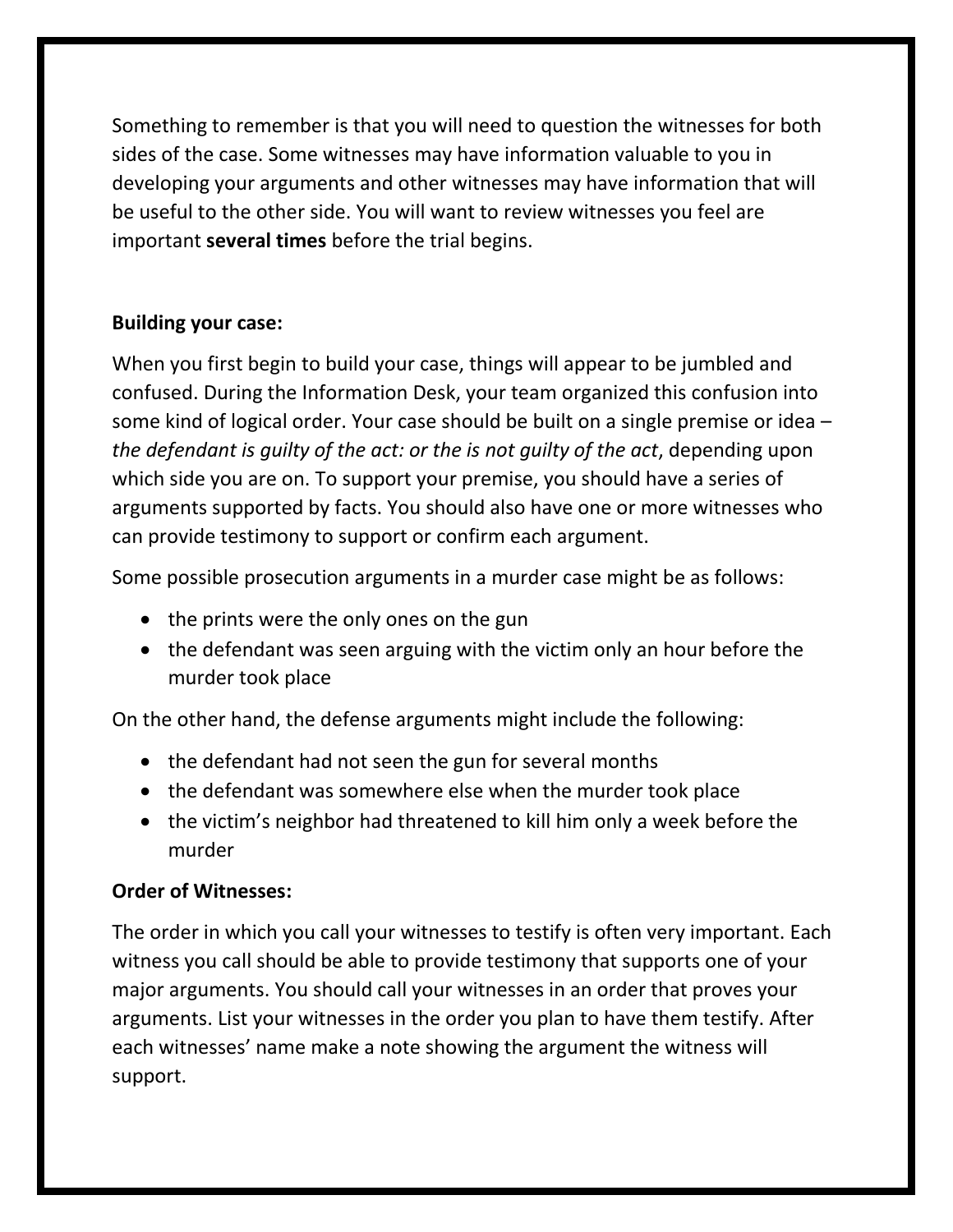# **Opening Statement**

Your opening statement is important for several reasons. First, it makes the initial impression on the jury. The first impression is very important because if it is logical, well presented and easy to follow the jury will be impressed. If your opening statement is poorly prepared, then the jury might conclude that the rest of your case is the same.

While the opening statements of both sides are similar, there are some differences.

#### **•** Prosecution

Your opening statement should start by explaining the charges being brought against the accused. Next, briefly outline what you intend to present in your arguments. Conclude by stating the importance of the crime and the need to make sure that justice is served. *Avoid presenting details or specific facts at this point.*

**Defense**

You should open by summarizing the arguments you intend to present and then make sure the jury understands that the burden of proof lies with the prosecution. Stress that if the prosecution does not prove beyond a reasonable doubt that your client is guilty, then the jury must find the accused innocent. You may also generally refute the basic points the prosecution intends to make. *Avoid presenting details or specific facts at this point.*

# **Each side's case**

- The prosecution presents its case first, delivering an opening statement to the jury,
- When the prosecution is finished, the defense makes its opening statement.
- Following both opening statements, the prosecution will present its case against the defendant. The prosecution will call of their witnesses to the stand first and will conduct direct examination. The defense will have the opportunity to cross examine each witness, if they wish, before the witness leaves the stand.